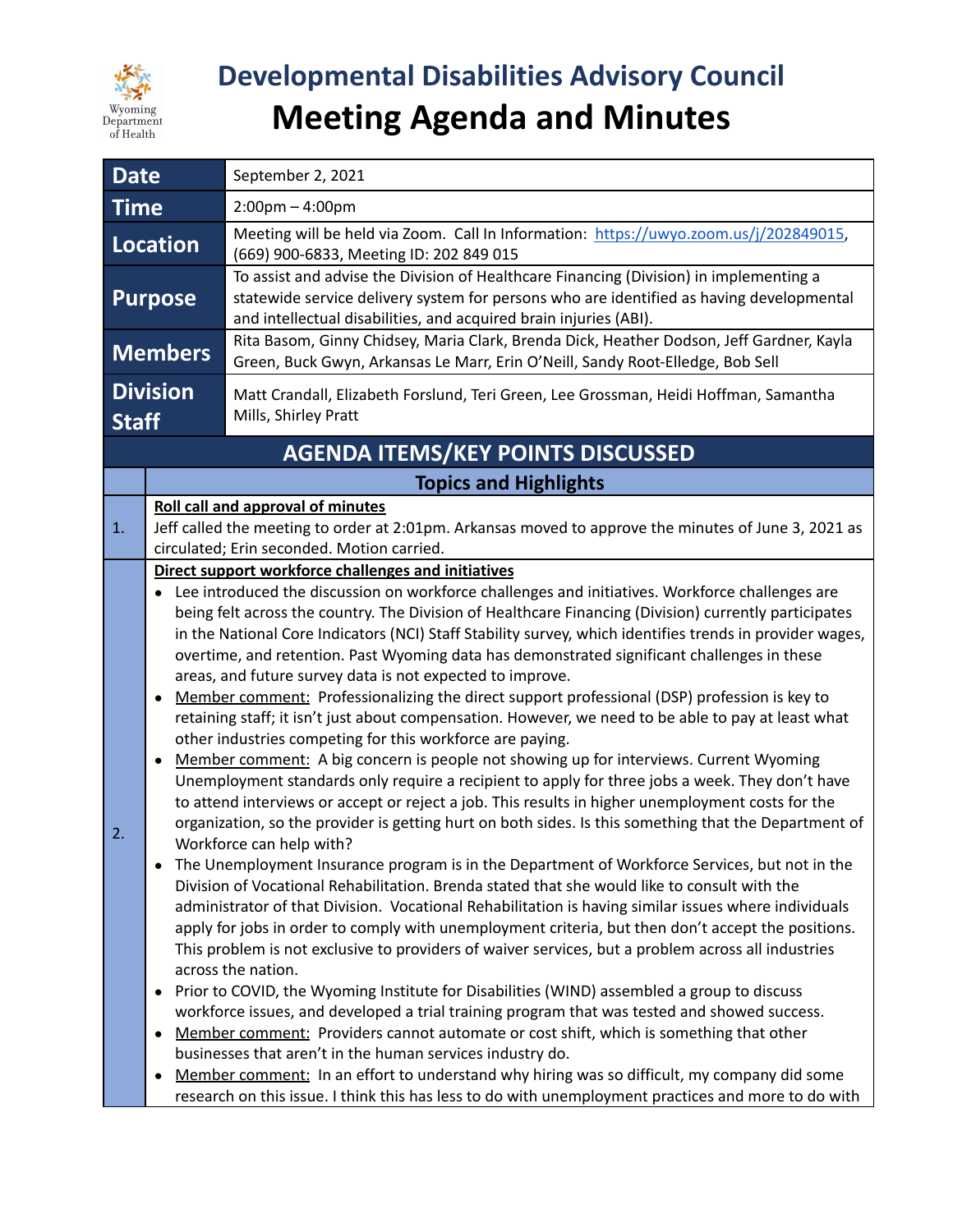

## **Developmental Disabilities Advisory Council Meeting Agenda and Minutes**

the fact that the people who typically hold these positions are women who are caring for children and elderly parents, and have no childcare available. It isn't that they don't want to work, but rather that they can't work.

- Member comment: I would echo the prior statement. People don't want to sacrifice their children in order to work.
- Member comment: More professionalism, better support systems and supervision, and certification are all important. While we need to focus on these things, this problem will not be solved without more money. What is on the other side of the certification? People expect more money for the extra work they put into obtaining a certification. Entry level positions are paying more and we can't compete. We are asking people to give up more money in order to do something more meaningful, which people cannot afford to do.
- Member comment: The last issue reflects the experience we've had in my community. A large provider of day services has closed these operations.
- Member comment: The Wyoming Community Service Providers (WCSP) will be lobbying for additional funding.
- Member comment: Perhaps working with community colleges. Pay for tuition and salary, paid internships, paid work experience, college credit for doing the work? In an emergency, do we need to be more flexible in allowing family members to be paid? *Division response: Wyoming offers quite a bit of flexibility in terms of family caregivers. We need to look at emergency situations versus long term recruitment and retention.*
- Member comment: Providers have done a phenomenal job during the public health emergency. However, individualized activities have decreased, and we need to get back to them. Electronic visits have been successful. *Division response: We are looking at virtual support on a more permanent basis. In the past we have focused on building independence, but now we are focusing on decreasing staff. We need to be careful that we present solutions to problems that could cause issues in the long term, and will need guidance as we move forward.*
- Member comment: WIND held a forum on technology for independence and support. If there is an immediate need to recruit and hire, could Zoom technology help? Perhaps a forum that presents what the DSP career path has to offer.
- Member comment: Providers are sending 30-day notices to participants because they can't provide services as promised; especially for people who need one-on-one support.
- Member comment: 30-day notices are on the table for most WCSP providers. It is the only option to deal with reality.
- Member comment: Participants are left with providers who can provide cheaper services; not necessarily better services.
- Member comment: There are two layers the ability to recruit staff, and the ability to retain staff, which is an even greater issue.
- Member comment: ARPA provides a 95/5 match for mental health services. People with a dual diagnosis would be included in this population. I urge the Division to try to get these funds. The goal is to keep people from being institutionalized. Is there any information on crisis stabilization? *Division response: We don't have any information, but this is probably part of the Strike Force. The Division will look into this.*
- Discussion Summary
	- o Brenda will seek clarification on unemployment insurance concerns.
	- $\circ$  The Division will continue to pursue policies related to assistive technology and remote support.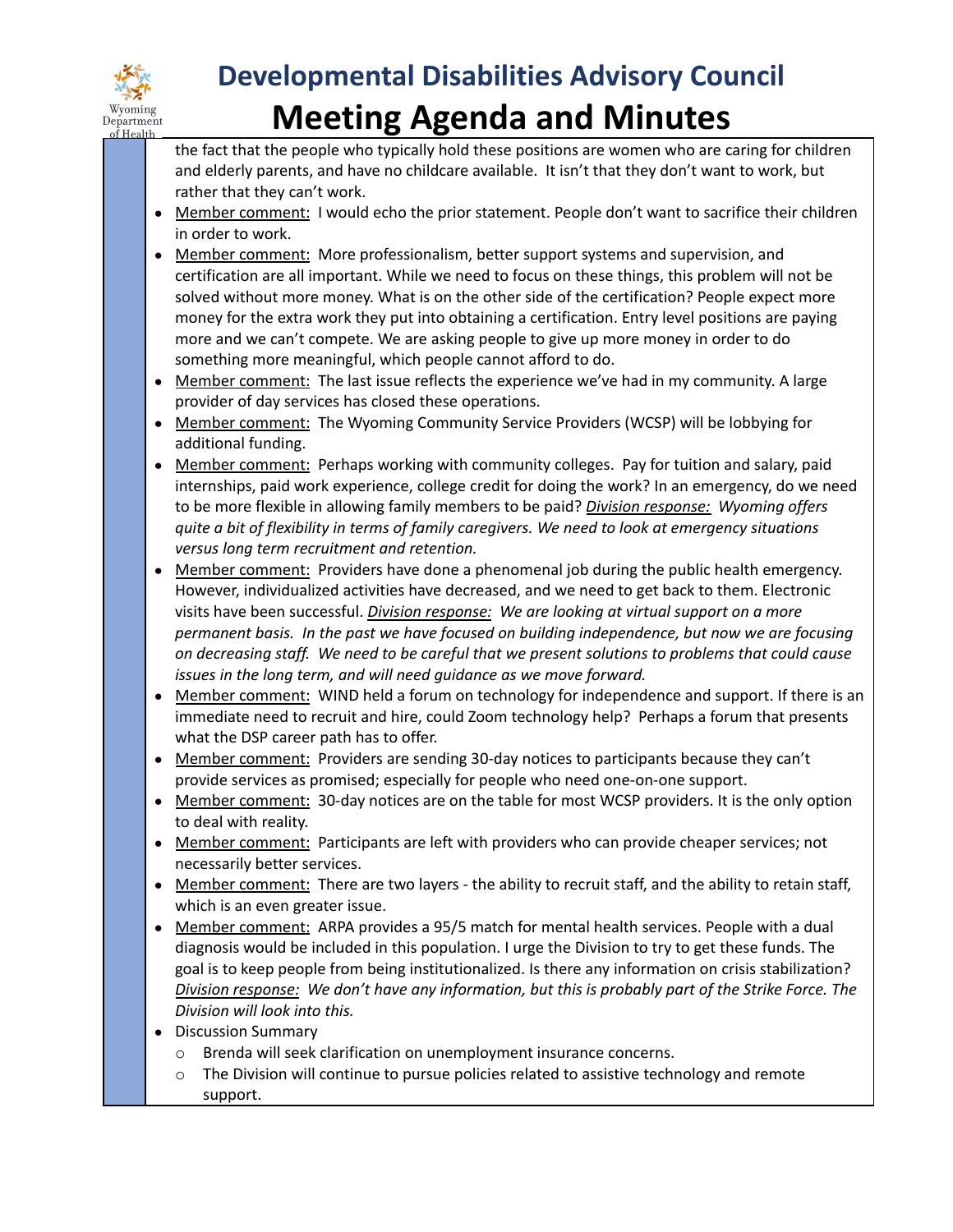

## **Developmental Disabilities Advisory Council Meeting Agenda and Minutes**

- o Sandy will look at opportunities to educate potential employees via Zoom. Jeff will reach out to WCSP members to gauge their interest.
- o Investigate partnerships or internships with community colleges.

### **Division updates**

- American Rescue Plan Act (ARPA)
	- o Lee provided a quick refresher on the American Rescue Plan Act. The total projected amount that will be available for Wyoming home and community-based services is approximately \$35 million. The Division submitted the initial spending plan and narrative on July 8th, and held additional stakeholder engagement sessions on July 29th and August 6th. The Division received partial approval of the initial spending plan on August 9th, and hopes to submit a response and updated spending plan by September 3rd. Council members were encouraged to visit the ARPA website for updates on the spending plan and information on additional stakeholder input sessions. The website address is [https://health.wyo.gov/healthcarefin/hcbs/hcbsarpa/.](https://health.wyo.gov/healthcarefin/hcbs/hcbsarpa/)
	- o The Division has received several questions from providers on when provider rates will be increased, as indicated in the spending plan. The Division needs to determine a reasonable timeline for implementation, but can guarantee that rate increases will not occur in the 2021 calendar year.

#### ● Rate rebasing

3

4.

- o The Comprehensive and Supports Waiver rate rebasing project is almost complete. The Division has held the final Provider Team and Steering Committee meetings, and Guidehouse is working on the final report, which will be available later this year.
- Electronic visit verification (EVV)
	- The Division is actively working with Carebridge, the contractor for the EVV project to get this program up and running. The go live date for EVV is anticipated for December 2021.
- Provider background screening process
	- o The anticipated rollout date for the updated background screening process has been delayed. Until further notice, providers are using the current process, which is further explained at [https://health.wyo.gov/admin/background-screening/,](https://health.wyo.gov/admin/background-screening/) for submitting background screenings.
- Financial Management Services (ACES\$) statewide tour
	- $\circ$  ACES\$ is wrapping up a statewide tour, during which they have been able to present information on EVV for participant-directed services, and answer questions from participants, employees, and employers of record.

#### **Member updates**

- The Wyoming Department of Education will host a session with Dr. Temple Grandin on September 20th from 1:30 - 3:30. Link information will be sent to Council members at the end of this meeting.
- WCSP is hosting its 3rd Direct Support Professional of the year event on Monday, September 13th in Casper. Lee was tasked with selecting the ultimate winner, although all nominees will be acknowledged. Two outstanding case managers will also be recognized. Additionally, Representative Lloyd Larsen and Representative Eric Barlow will be honored, as they have been
- champions of people with developmental and intellectual disabilities for many years.
- Vocational Rehabilitation has a new policy and procedure manual that is being used to ensure consistency of services in Laramie County. This manual will be shared with other county offices as well.
- ECHO networks are reconvening. The website has been organized. Topics of interest are open to everyone. The link to the new website will be shared with Council members after the meeting.